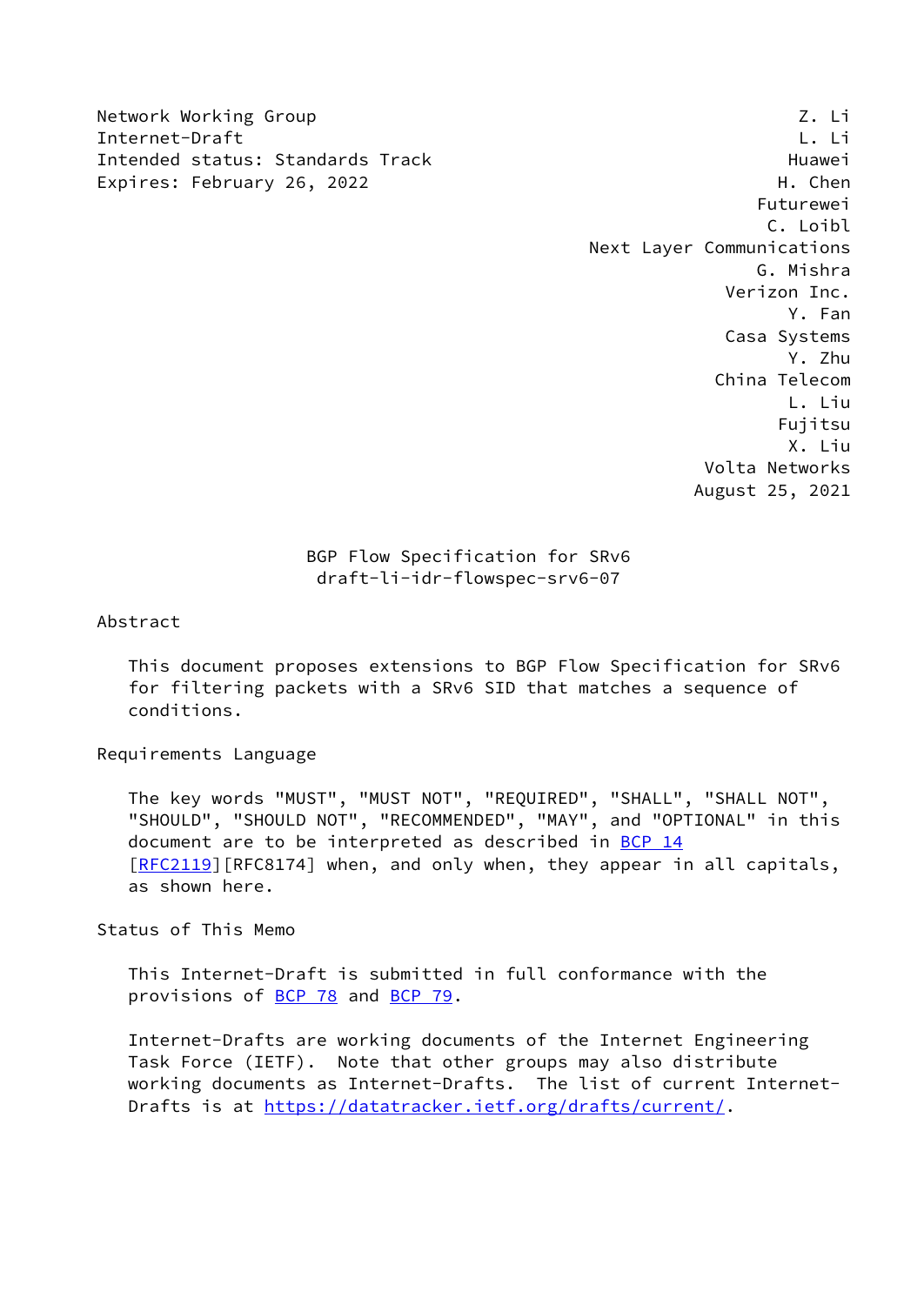<span id="page-1-1"></span>Internet-Draft BGP Flow Specification for SRv6 August 2021

 Internet-Drafts are draft documents valid for a maximum of six months and may be updated, replaced, or obsoleted by other documents at any time. It is inappropriate to use Internet-Drafts as reference material or to cite them other than as "work in progress."

This Internet-Draft will expire on February 26, 2022.

Copyright Notice

 Copyright (c) 2021 IETF Trust and the persons identified as the document authors. All rights reserved.

This document is subject to [BCP 78](https://datatracker.ietf.org/doc/pdf/bcp78) and the IETF Trust's Legal Provisions Relating to IETF Documents [\(https://trustee.ietf.org/license-info](https://trustee.ietf.org/license-info)) in effect on the date of publication of this document. Please review these documents carefully, as they describe your rights and restrictions with respect to this document. Code Components extracted from this document must include Simplified BSD License text as described in Section 4.e of the Trust Legal Provisions and are provided without warranty as described in the Simplified BSD License.

Table of Contents

| Definitions and Acronyms $\frac{4}{5}$                     |              |
|------------------------------------------------------------|--------------|
| $\frac{3}{2}$ . The Flow Specification Encoding for SRv6 4 |              |
| $3.1$ . Type TBD1 - Some Parts of SID 5                    |              |
|                                                            |              |
|                                                            |              |
| 4.                                                         |              |
| 5.                                                         |              |
|                                                            | 8            |
|                                                            | $^{\circ}$ 8 |
| 7.1. Normative References 8                                |              |
| 7.2. Informative References 9                              |              |
|                                                            |              |

## <span id="page-1-0"></span>[1](#page-1-0). Introduction

 [RFC8955] describes in details about a new BGP NLRI to distribute a flow specification, which is an n-tuple comprising a sequence of matching criteria that can be applied to IP traffic. [[RFC8956](https://datatracker.ietf.org/doc/pdf/rfc8956)]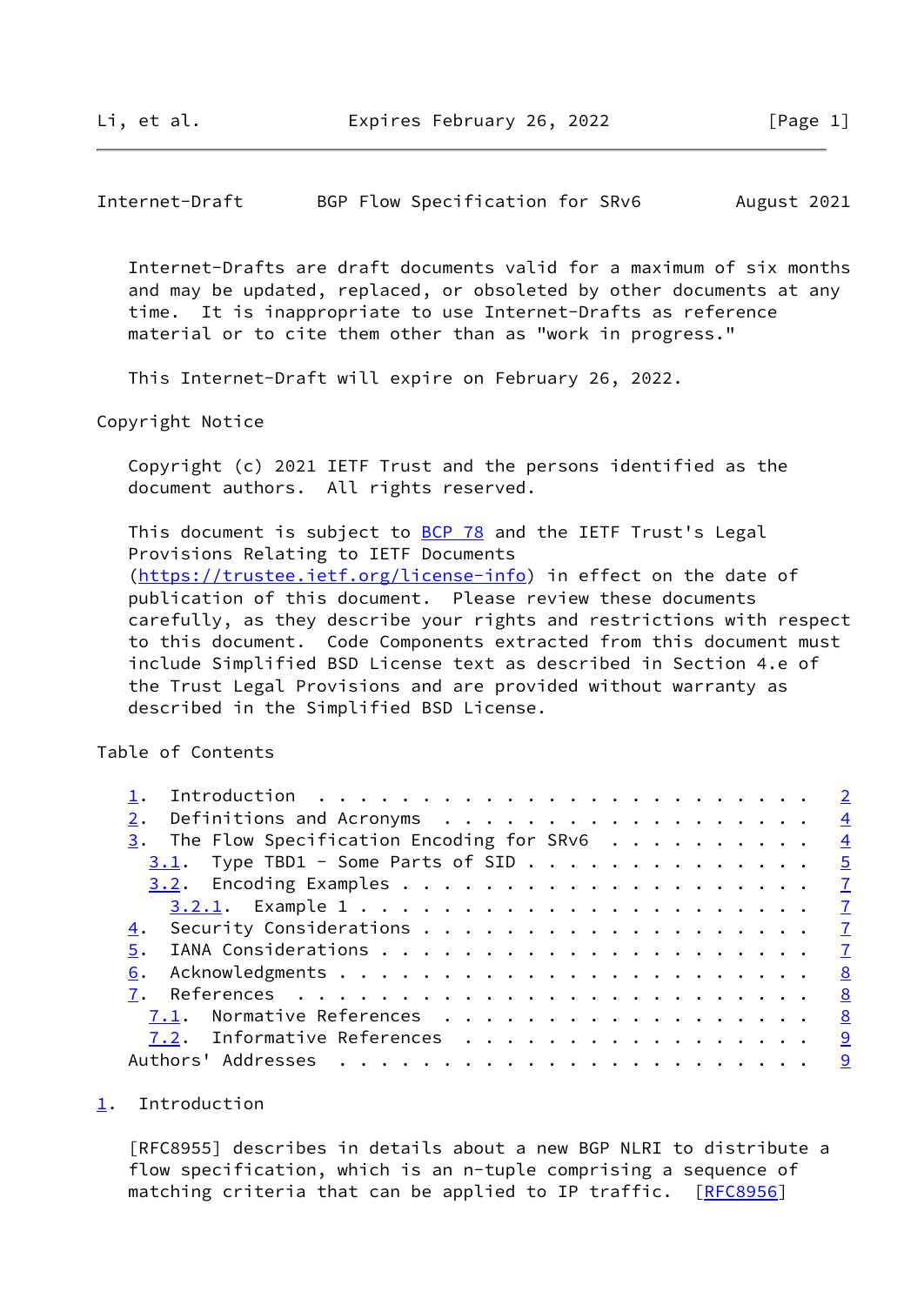extends [\[RFC8955](https://datatracker.ietf.org/doc/pdf/rfc8955)] to make it also usable and applicable to IPv6 data packets. [[I-D.ietf-idr-flowspec-l2vpn](#page-9-2)] extends the flow-spec rules for layer 2 Ethernet packets. [\[I-D.hares-idr-flowspec-v2](#page-8-2)] specifies BGP Flow Specification Version 2.

Li, et al. Expires February 26, 2022 [Page 2]

Internet-Draft BGP Flow Specification for SRv6 August 2021

 Segment Routing (SR) for unicast traffic has been proposed to cope with the usecases in traffic engineering, fast re-reroute, service chain, etc. SR architecture can be implemented over an IPv6 data plane using a new type of IPv6 extension header called Segment Routing Header (SRH) [\[I-D.ietf-6man-segment-routing-header](#page-9-3)]. SRv6 Network Programming [\[RFC8986](https://datatracker.ietf.org/doc/pdf/rfc8986)] defines the SRv6 network programming concept and its most basic functions. An SRv6 SID may have the form of LOC:FUNCT:ARG::.

 LOC: Each operator is free to use the locator length it chooses. Most often the LOC part of the SID is routable and leads to the node which instantiates that SID.

 FUNCT: The FUNCT part of the SID is an opaque identification of a local function bound to the SID. (e.g. End: Endpoint, End.X, End.T, End.DX2 etc.).

 ARG: A function may require additional arguments that would be placed immediately after the FUNCT.

 This document specifies one new BGP Flow Specification (FS) component type to support Segment Routing over IPv6 data plane (SRv6) filtering for BGP Flow Specification Version 2. The match field is destination address of IPv6 header, but it's a SRv6 SID from SRH rather than a traditional IPv6 address (refer to Figure 1). To support these features, a Flowspec version that is IPv6 capable (i.e.,  $AFI = 2$ ) MUST be used. These match capabilities of the features MAY be permitted to match when there is an accompanying SRH.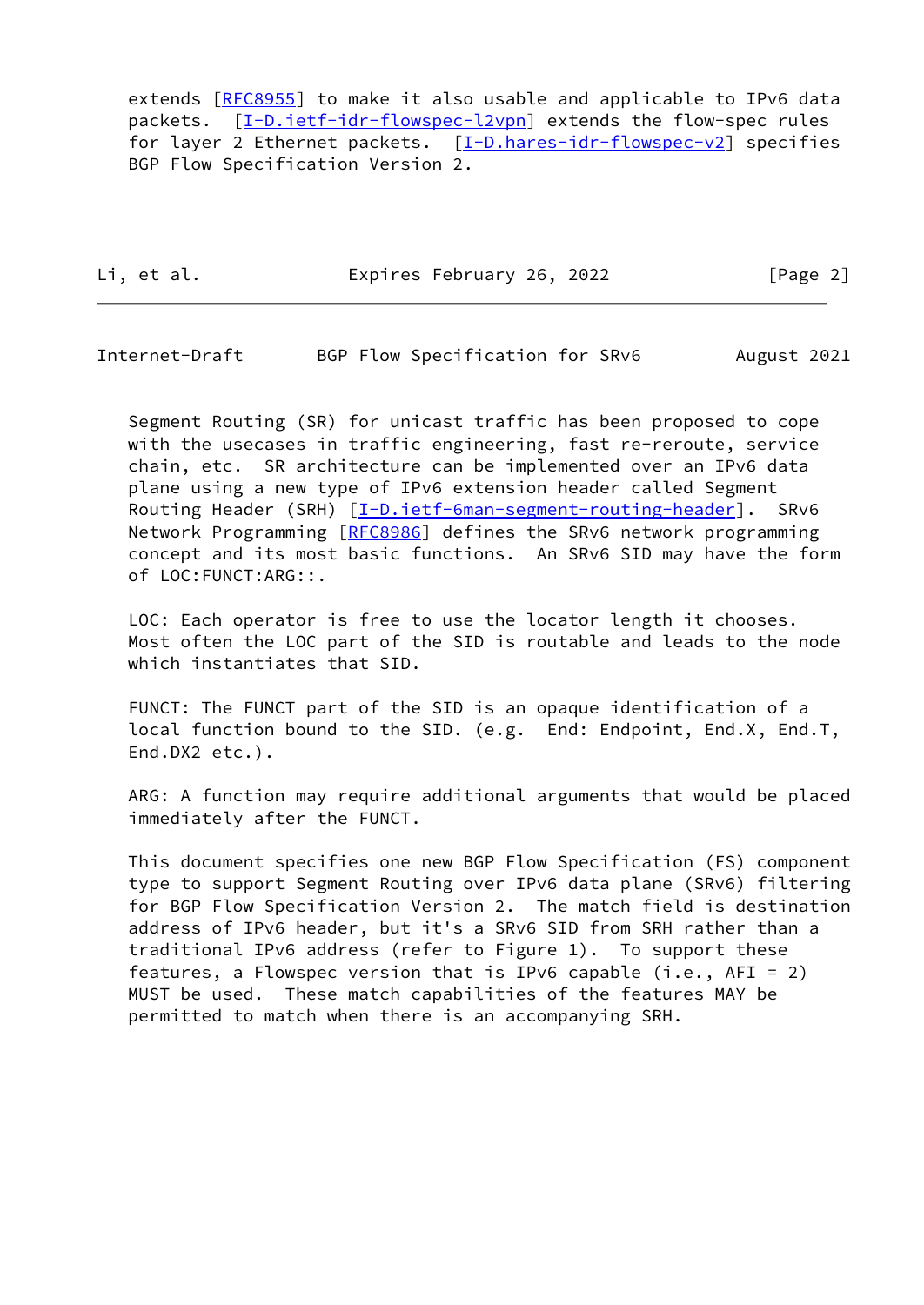<span id="page-3-1"></span>

Figure 1: Match Field

- <span id="page-3-0"></span>[2](#page-3-0). Definitions and Acronyms
	- o FS: Flow Specification
	- o BGP-FS: Border Gateway Protocol (BGP) Flow Specification (FS)
	- o SR: Segment Routing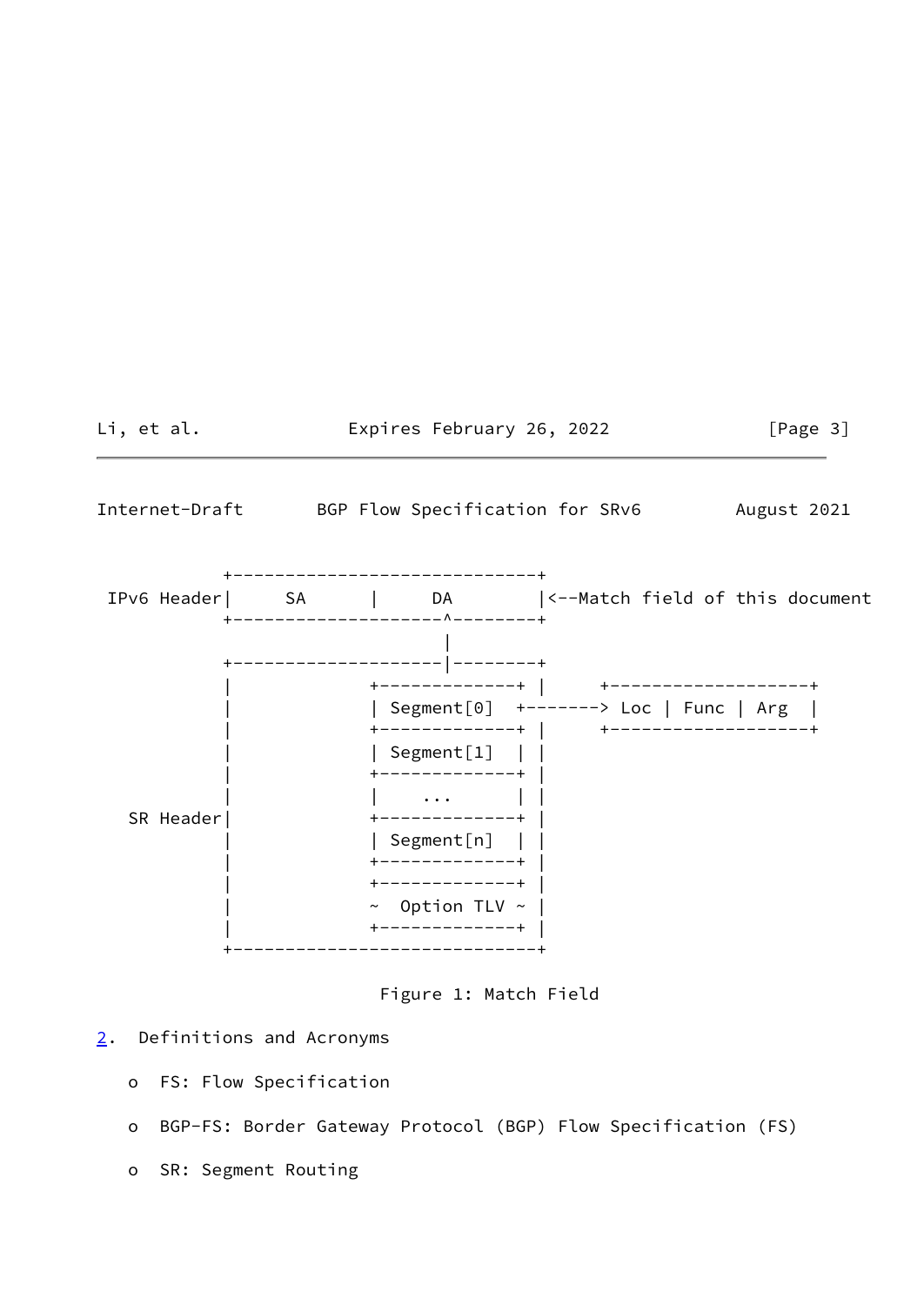- o SRH: SR Header.
- o SRv6: IPv6 Segment Routing, SRv6 is a method of forwarding IPv6 packets on the network based on the concept of source routing.
- o SID: Segment Identifier
- o BSID: Binding SID
- <span id="page-4-0"></span>[3](#page-4-0). The Flow Specification Encoding for SRv6

 The Flow Specification NLRI-type consists of several optional components, each of which begins with a type field (1 octet) followed by a variable length parameter. 13 component types are defined in [\[RFC8955](https://datatracker.ietf.org/doc/pdf/rfc8955)] and [[RFC8956](https://datatracker.ietf.org/doc/pdf/rfc8956)] for IPv4 and IPv6. This document defines one component type for SRv6.

Li, et al. Expires February 26, 2022 [Page 4]

<span id="page-4-2"></span>Internet-Draft BGP Flow Specification for SRv6 August 2021

<span id="page-4-1"></span>[3.1](#page-4-1). Type TBD1 - Some Parts of SID

 [RFC8986] defines the format of SID is LOC:FUNCT:ARG::. In some scenarios, traffic packets can just match Locator, Function ID, Arguments or some combinations of these different fields. In order to match a part of SID, its prior parts need to be examined and matched first. For example, in order to match the Function ID (FUNCT), the Locator (LOC) needs to be examined and matched first. The new component type TBD1 defined below is for matching some parts of SID.

Encoding: <type, LOC-Len, FUNCT-Len, ARG-Len, [op, value]+>

- o type (1 octet): This indicates the new component type (TBD1, which is to be assigned by IANA).
- o LOC-Len (1 octet): This indicates the length in bits of LOC in SID.
- o FUNCT-Len (1 octet): This indicates the length in bits of FUNCT in SID.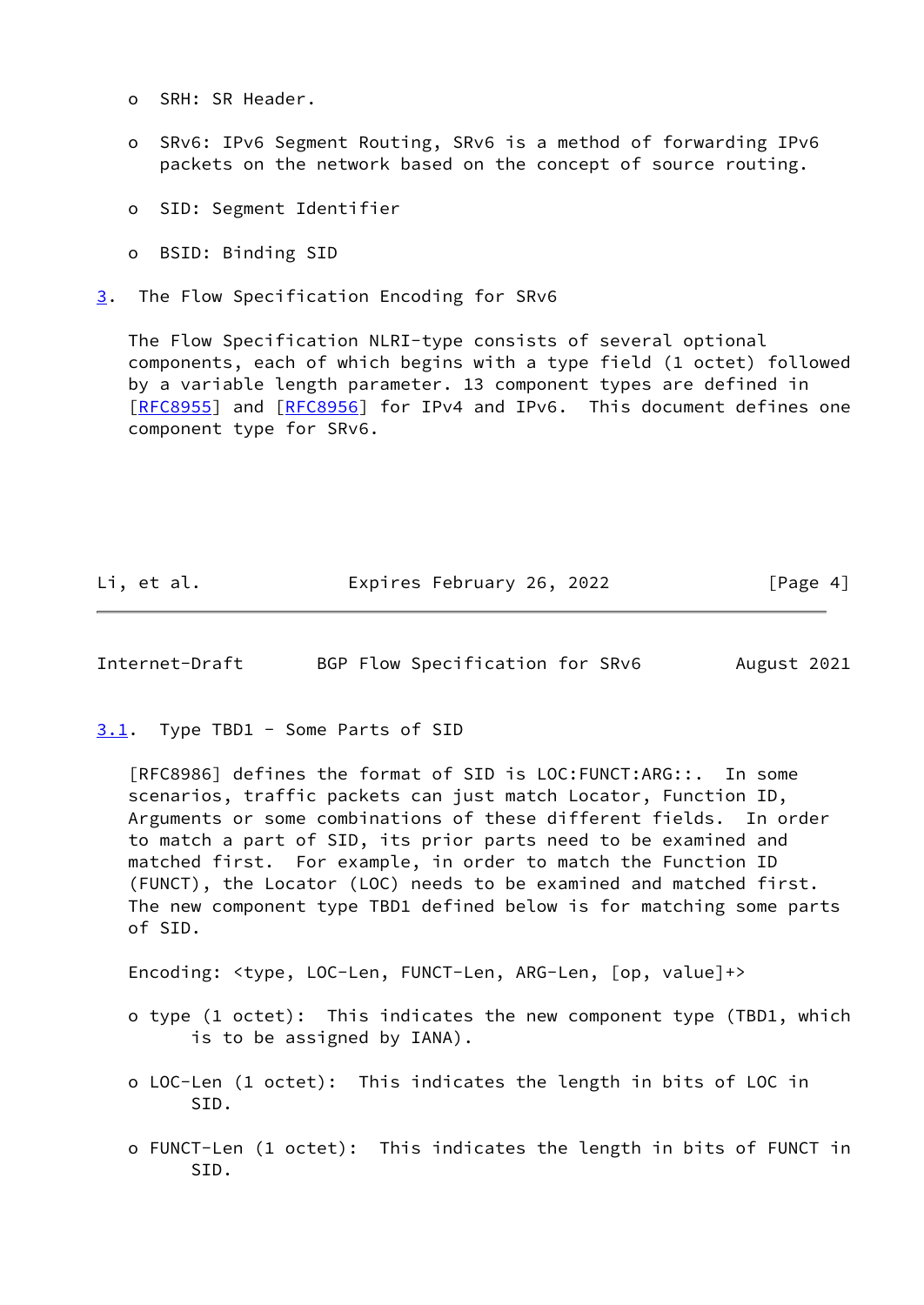o ARG-Len (1 octet): This indicates the length in bits of ARG in SID.

 o [op, value]+: This contains a list of {operator, value} pairs that are used to match some parts of SID.

 The total of three lengths (i.e., LOC length + FUNCT length + ARG length) MUST NOT be greater than 128. If it is greater than 128, an error occurs and Error Handling is applied according to [\[RFC7606](https://datatracker.ietf.org/doc/pdf/rfc7606)] and [\[RFC4760](https://datatracker.ietf.org/doc/pdf/rfc4760)].

The operator (op) byte is encoded as:

 0 1 2 3 4 5 6 7 +---+---+---+---+---+---+---+---+ | e | a | field type|lt |gt |eq | +---+---+---+---+---+---+---+---+

 where the behavior of each operator bit has clear symmetry with that of [[RFC8955\]](https://datatracker.ietf.org/doc/pdf/rfc8955)'s Numeric Operator field.

 e - end-of-list bit. Set in the last {op, value} pair in the sequence.

 a - AND bit. If unset, the previous term is logically ORed with the current one. If set, the operation is a logical AND. It should be

| Li, et al. | Expires February 26, 2022 |  | [Page 5] |  |
|------------|---------------------------|--|----------|--|
|------------|---------------------------|--|----------|--|

Internet-Draft BGP Flow Specification for SRv6 August 2021

 unset in the first operator byte of a sequence. The AND operator has higher priority than OR for the purposes of evaluating logical expressions.

field type:

- 000: SID's LOC
- 001: SID's FUNCT
- 010: SID's ARG
- 011: SID's LOC:FUNCT
- 100: SID's FUNCT:ARG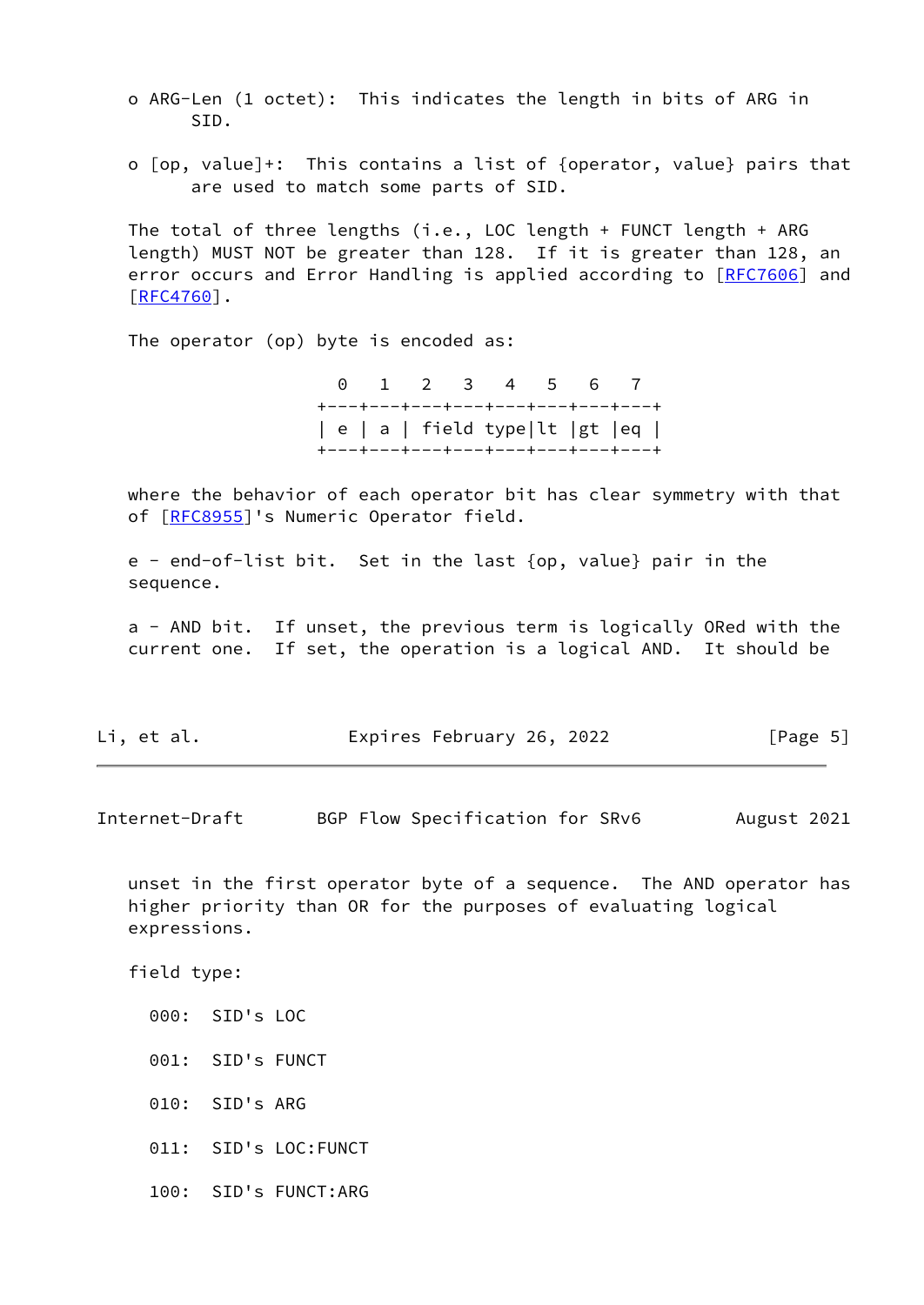101: SID's LOC:FUNCT:ARG

For an unknown type, Error Handling is applied according to [\[RFC7606](https://datatracker.ietf.org/doc/pdf/rfc7606)] and [\[RFC4760](https://datatracker.ietf.org/doc/pdf/rfc4760)].

lt - less than comparison between data' and value'.

gt - greater than comparison between data' and value'.

eq - equality between data' and value'.

 The data' and value' used in lt, gt and eq are indicated by the field type in a operator and the value field following the operator.

 The value field depends on the field type and has the value of SID's some parts rounding up to bytes (refer to the table below).

| Field Type          | Value                         |
|---------------------|-------------------------------|
| SID's LOC           | value of LOC bits             |
| SID's FUNCT         | value of FUNCT bits           |
| SID's ARG           | value of ARG bits             |
| SID's LOC:FUNCT     | value of LOC: FUNCT bits      |
| SID's FUNCT:ARG     | value of FUNCT:ARG bits       |
| SID's LOC:FUNCT:ARG | value of LOC: FUNCT: ARG bits |
|                     |                               |

| et. | ั al. |  |
|-----|-------|--|
|     |       |  |

Expires February 26, 2022 [Page 6]

<span id="page-6-1"></span>Internet-Draft BGP Flow Specification for SRv6 August 2021

<span id="page-6-0"></span>[3.2](#page-6-0). Encoding Examples

<span id="page-6-2"></span>[3.2.1](#page-6-2). Example 1

 An example of a Flow Specification NLRI encoding for: all SRv6 packets to LOC 2001:db8:3::/48 and FUNCT {range [0100, 0300]}.

Some Parts of SID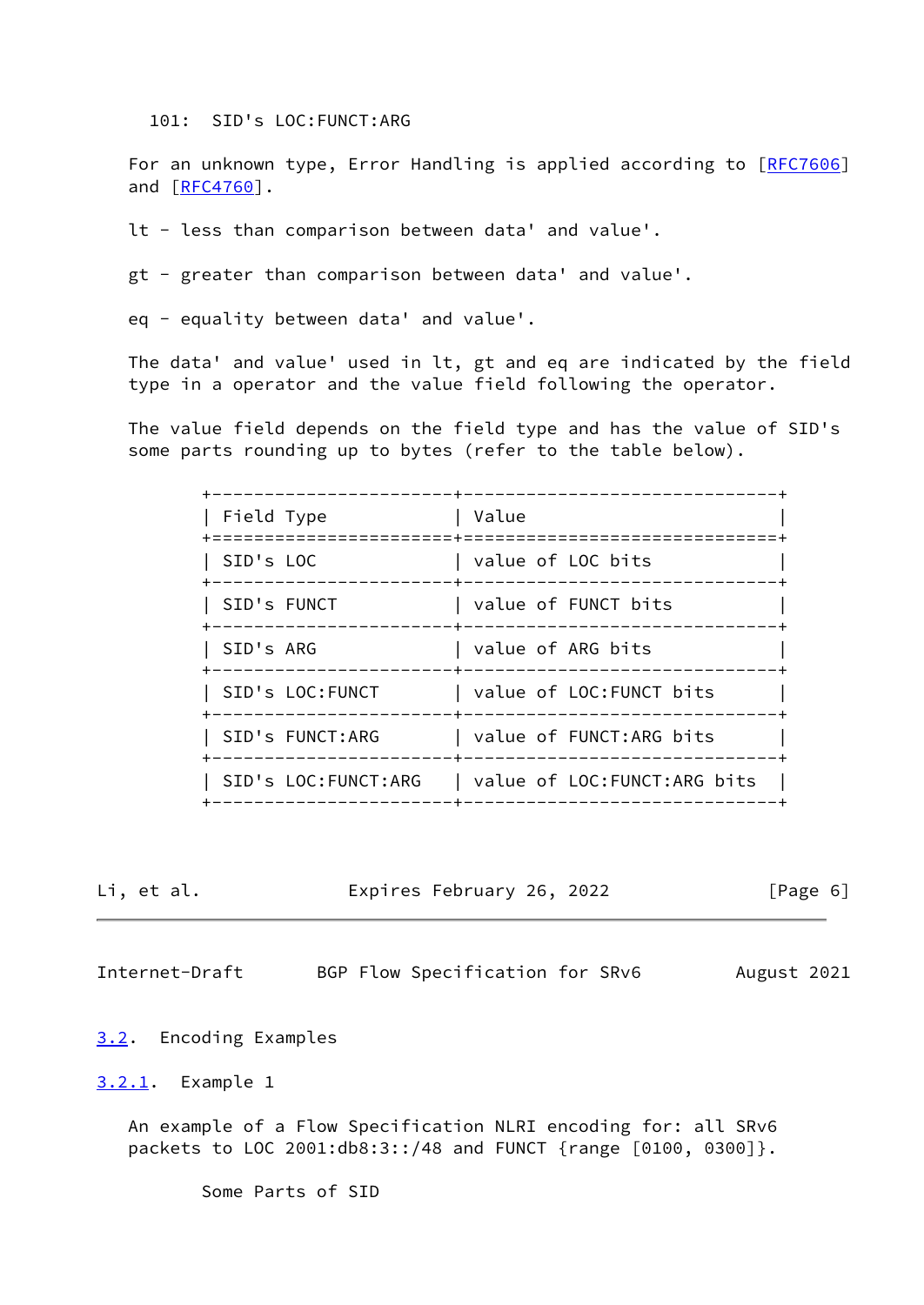| length v LOC==20010db80003 FUN>=100 FUN<=300 0x12 0f 30 10 40 01 2001 0db8 0003 4b 0100 bd 0300  $\begin{matrix} \Lambda & \Lambda & \Lambda \end{matrix}$  | | | Length of LOC FUN ARG Decoded: Value 0x12 length 18 octets (if len<240, 1 octet) TBD1(0x0f) type type TBD1(0x0f) - Some Parts of SID  $0x30$  LOC Length = 48 (bits) 0x10 FUNCT Length = 16 (bits)  $0x40$  ARG Length = 64 (bits)  $0 \times 01$  op LOC == 0x2001 value LOC's value = 2001:db8:3 0x0db8 0x0003  $0x4b$  op "AND", FUNCT  $>=$  0x0100 value FUNCT's value = 0100 0xbd op end-of-list, "AND", FUNCT <= 0x0300 value FUNCT's value = 0300

<span id="page-7-0"></span>[4](#page-7-0). Security Considerations

 No new security issues are introduced to the BGP protocol by this specification over the security considerations in [[RFC8955](https://datatracker.ietf.org/doc/pdf/rfc8955)] and [\[RFC8956](https://datatracker.ietf.org/doc/pdf/rfc8956)].

<span id="page-7-1"></span>[5](#page-7-1). IANA Considerations

 Under "Flow Spec Component Types" registry, IANA is requested to assign the following values:

| Value | IPv4 Name   IPv6 Name |                                                | Reference |
|-------|-----------------------|------------------------------------------------|-----------|
| TBD1  |                       | Unassigned   Some Parts of SID   This Document |           |

Li, et al. **Expires February 26, 2022** [Page 7]

<span id="page-7-3"></span>Internet-Draft BGP Flow Specification for SRv6 August 2021

<span id="page-7-2"></span>[6](#page-7-2). Acknowledgments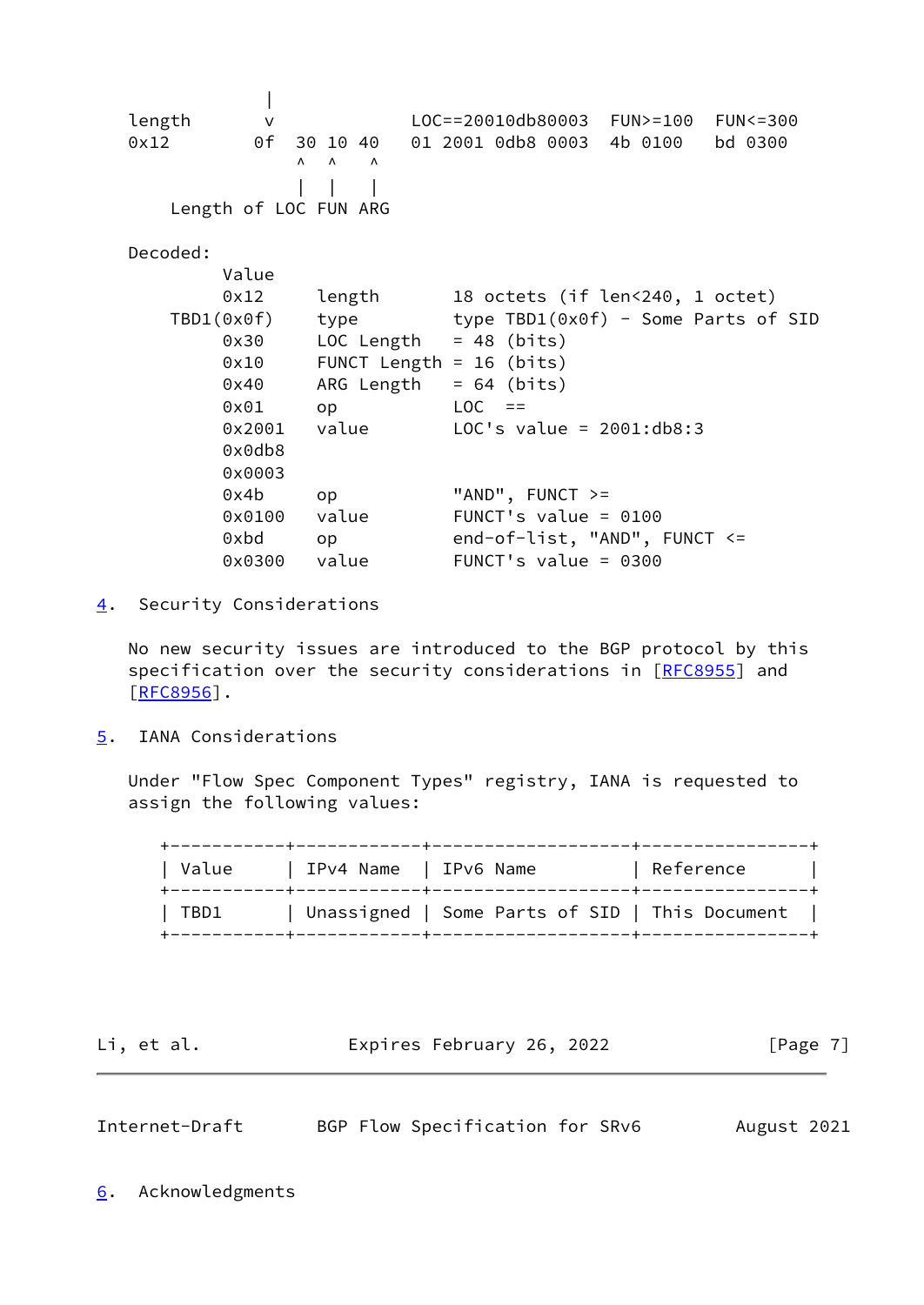The authors would like to thank Joel Halpern, Jeffrey Haas, Ketan Talaulikar, Aijun Wang, Dhruv Dhody, Shunwan Zhuang and Rainsword Wang for their valuable suggestions and comments on this draft.

- <span id="page-8-0"></span>[7](#page-8-0). References
- <span id="page-8-1"></span>[7.1](#page-8-1). Normative References

<span id="page-8-2"></span> [I-D.hares-idr-flowspec-v2] Hares, S. and D. Eastlake, "BGP Flow Specification Version 2", [draft-hares-idr-flowspec-v2-02](https://datatracker.ietf.org/doc/pdf/draft-hares-idr-flowspec-v2-02) (work in progress), July 2021.

- [RFC2119] Bradner, S., "Key words for use in RFCs to Indicate Requirement Levels", [BCP 14](https://datatracker.ietf.org/doc/pdf/bcp14), [RFC 2119](https://datatracker.ietf.org/doc/pdf/rfc2119), DOI 10.17487/RFC2119, March 1997, <[https://www.rfc-editor.org/info/rfc2119>](https://www.rfc-editor.org/info/rfc2119).
- [RFC4760] Bates, T., Chandra, R., Katz, D., and Y. Rekhter, "Multiprotocol Extensions for BGP-4", [RFC 4760](https://datatracker.ietf.org/doc/pdf/rfc4760), DOI 10.17487/RFC4760, January 2007, <[https://www.rfc-editor.org/info/rfc4760>](https://www.rfc-editor.org/info/rfc4760).
- [RFC7153] Rosen, E. and Y. Rekhter, "IANA Registries for BGP Extended Communities", [RFC 7153](https://datatracker.ietf.org/doc/pdf/rfc7153), DOI 10.17487/RFC7153, March 2014, [<https://www.rfc-editor.org/info/rfc7153](https://www.rfc-editor.org/info/rfc7153)>.
- [RFC7606] Chen, E., Ed., Scudder, J., Ed., Mohapatra, P., and K. Patel, "Revised Error Handling for BGP UPDATE Messages", [RFC 7606,](https://datatracker.ietf.org/doc/pdf/rfc7606) DOI 10.17487/RFC7606, August 2015, <[https://www.rfc-editor.org/info/rfc7606>](https://www.rfc-editor.org/info/rfc7606).
- [RFC8174] Leiba, B., "Ambiguity of Uppercase vs Lowercase in [RFC](https://datatracker.ietf.org/doc/pdf/rfc2119) [2119](https://datatracker.ietf.org/doc/pdf/rfc2119) Key Words", [BCP 14](https://datatracker.ietf.org/doc/pdf/bcp14), [RFC 8174,](https://datatracker.ietf.org/doc/pdf/rfc8174) DOI 10.17487/RFC8174, May 2017, [<https://www.rfc-editor.org/info/rfc8174](https://www.rfc-editor.org/info/rfc8174)>.
- [RFC8955] Loibl, C., Hares, S., Raszuk, R., McPherson, D., and M. Bacher, "Dissemination of Flow Specification Rules", [RFC 8955,](https://datatracker.ietf.org/doc/pdf/rfc8955) DOI 10.17487/RFC8955, December 2020, <[https://www.rfc-editor.org/info/rfc8955>](https://www.rfc-editor.org/info/rfc8955).
- [RFC8956] Loibl, C., Ed., Raszuk, R., Ed., and S. Hares, Ed., "Dissemination of Flow Specification Rules for IPv6", [RFC 8956,](https://datatracker.ietf.org/doc/pdf/rfc8956) DOI 10.17487/RFC8956, December 2020, <[https://www.rfc-editor.org/info/rfc8956>](https://www.rfc-editor.org/info/rfc8956).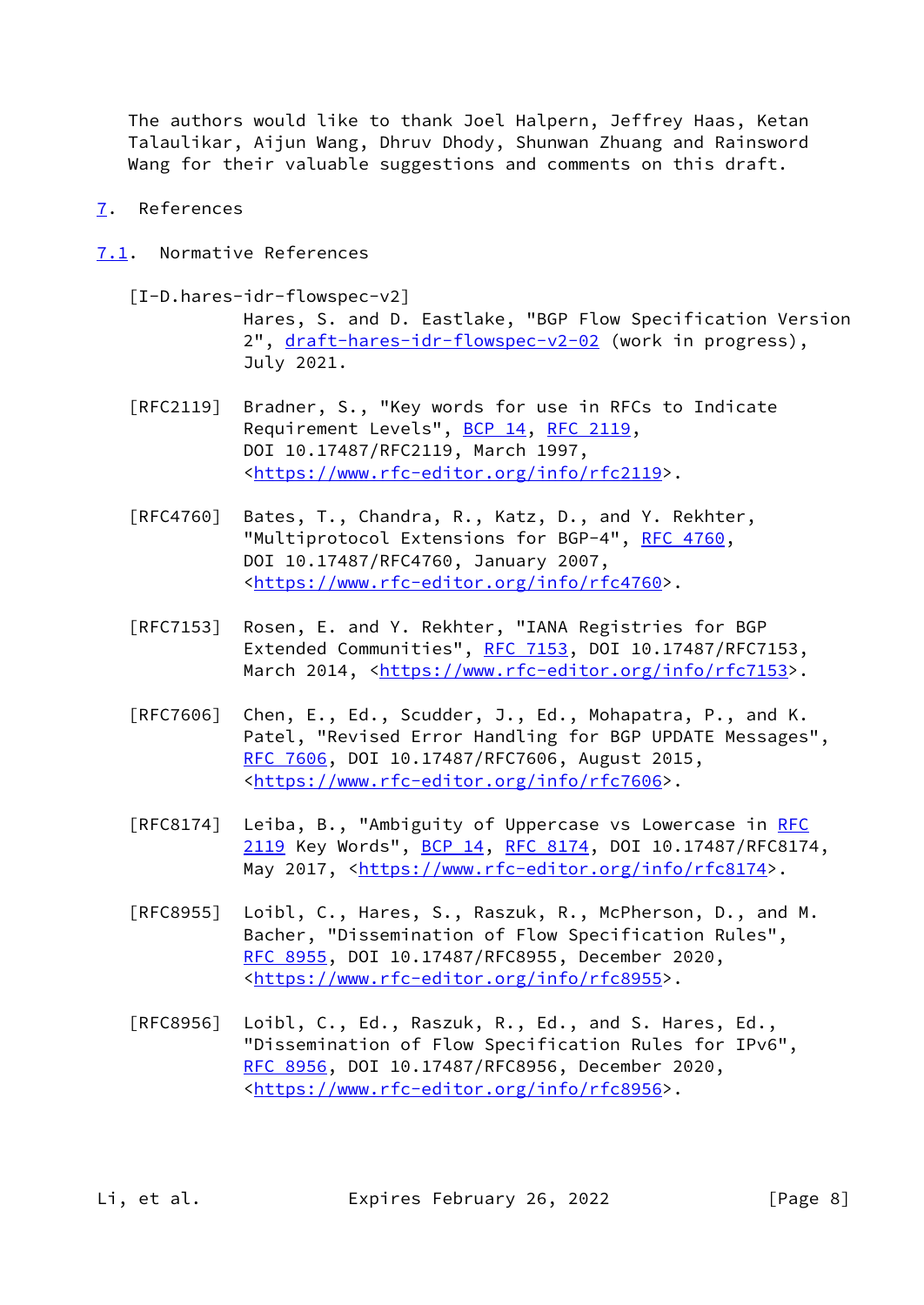<span id="page-9-1"></span>Internet-Draft BGP Flow Specification for SRv6 August 2021

<span id="page-9-0"></span>[7.2](#page-9-0). Informative References

<span id="page-9-3"></span>[I-D.ietf-6man-segment-routing-header]

 Filsfils, C., Dukes, D., Previdi, S., Leddy, J., Matsushima, S., and D. Voyer, "IPv6 Segment Routing Header (SRH)", [draft-ietf-6man-segment-routing-header-26](https://datatracker.ietf.org/doc/pdf/draft-ietf-6man-segment-routing-header-26) (work in progress), October 2019.

<span id="page-9-2"></span> [I-D.ietf-idr-flowspec-l2vpn] Hao, W., Eastlake, D. E., Litkowski, S., and S. Zhuang, "BGP Dissemination of L2 Flow Specification Rules", [draft](https://datatracker.ietf.org/doc/pdf/draft-ietf-idr-flowspec-l2vpn-17) [ietf-idr-flowspec-l2vpn-17](https://datatracker.ietf.org/doc/pdf/draft-ietf-idr-flowspec-l2vpn-17) (work in progress), May 2021.

 [RFC8986] Filsfils, C., Ed., Camarillo, P., Ed., Leddy, J., Voyer, D., Matsushima, S., and Z. Li, "Segment Routing over IPv6 (SRv6) Network Programming", [RFC 8986](https://datatracker.ietf.org/doc/pdf/rfc8986), DOI 10.17487/RFC8986, February 2021, <[https://www.rfc-editor.org/info/rfc8986>](https://www.rfc-editor.org/info/rfc8986).

Authors' Addresses

 Zhenbin Li Huawei 156 Beiqing Road Beijing, 100095 P.R. China

Email: lizhenbin@huawei.com

 Lei Li Huawei 156 Beiqing Road Beijing 100095 P.R. China

Email: lily.lilei@huawei.com

 Huaimo Chen Futurewei Boston, MA USA

Email: Huaimo.chen@futurewei.com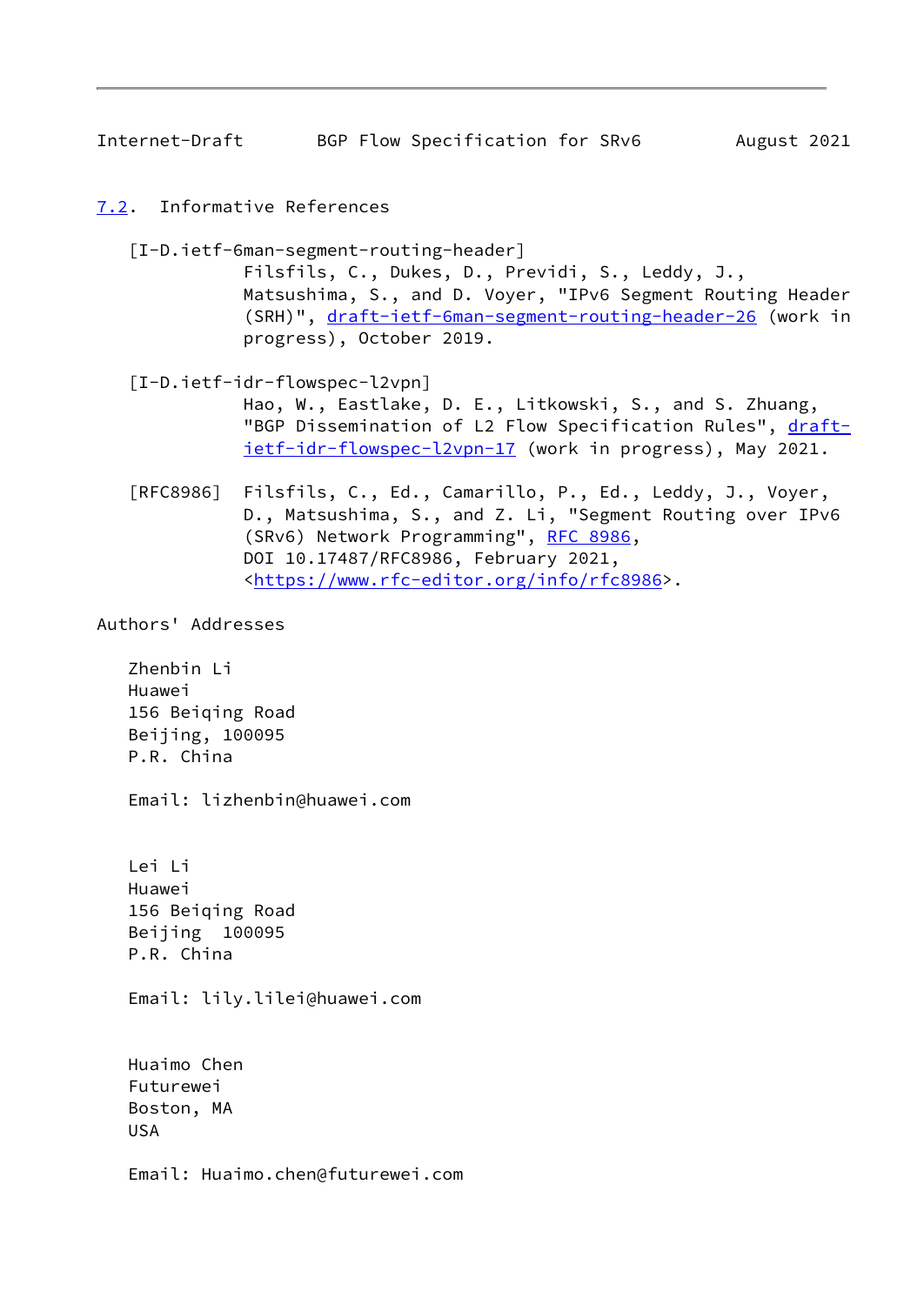| Internet-Draft                                                                                             | BGP Flow Specification for SRv6 |  | August 2021 |  |
|------------------------------------------------------------------------------------------------------------|---------------------------------|--|-------------|--|
| Christoph Loibl<br>Next Layer Communications<br>Mariahilfer Guertel 37/7<br>Vienna 1150<br><b>AT</b>       |                                 |  |             |  |
| Email: cl@tix.at                                                                                           |                                 |  |             |  |
| Gyan S. Mishra<br>Verizon Inc.<br>13101 Columbia Pike<br>Silver Spring MD 20904<br><b>USA</b>              |                                 |  |             |  |
| Phone: 301 502-1347<br>Email: gyan.s.mishra@verizon.com                                                    |                                 |  |             |  |
| Yanhe Fan<br>Casa Systems<br><b>USA</b>                                                                    |                                 |  |             |  |
| Email: yfan@casa-systems.com                                                                               |                                 |  |             |  |
| Yongqing Zhu<br>China Telecom<br>109, West Zhongshan Road, Tianhe District<br>Guangzhou<br>510000<br>China |                                 |  |             |  |
| Email: zhuyq8@chinatelecom.cn                                                                              |                                 |  |             |  |
| Lei Liu<br>Fujitsu<br><b>USA</b>                                                                           |                                 |  |             |  |